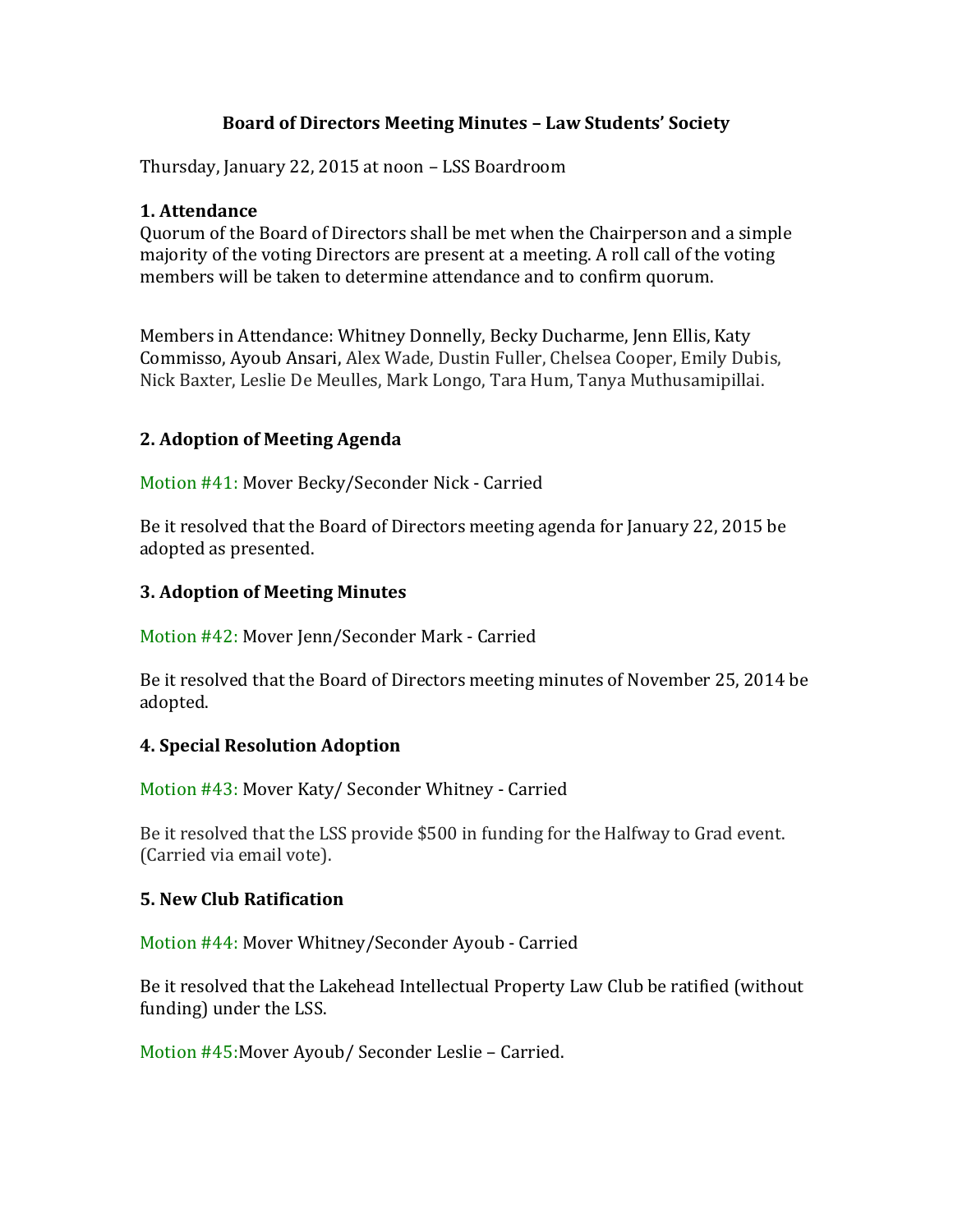Be it resolved that the Lakehead Indigenous law students association be ratified under the LSS - \$300 funding.

# **6. Executive Reports**

- VP Finance
	- o LUSU levy fee has not been transferred yet. Should be shortly.
	- o TRU Students holding a conference. Interested parties to contact Ayoub.
- President
	- o LUSU Letter Writing Campaign with respect to lack of funding
		- Letter drafted continued drafts to be discussed next week during lunches.
	- o LSSO require 2 students to attend AGM on March 14
		- Potential funding for delegates
		- Need to move elections forward (week after reading week)
		- Meeting to decide election protocol needed.
	- o Professional skit night to be discussed among the student population.
	- o Get well cards
- ILSA Update
	- o Sam Ramage is stepping down as chair. Inquires can be made to Tanya's attention.
	- o Sub committee formed as to how aboriginal enrolment can be increased in the school.
	- o Pancake breakfast to support Fort Williams First Nations and revitalization of Indigenous laws and assist the maple syrup harvesting to be discussed and brought forward.
- VP Communications
	- o Monthly newsletter will now state funding that LSS provides to clubs.
- VP Operations
	- o Formal vote for venue. Ticket price to be decided. Survey to be sent to student body regarding location:
		- Victoria Inn: or
		- **Italian Hall.**
- VP Academic
	- o Concerns by classes brought to the attention of the Dean and email sent to 2L class and email to 1L class to follow shortly.
	- o Students concerned over electives. Information to be gathered before next Faculty Counsel Meeting.
	- o Charter Moot has now been incorporated into the 1L Criminal Class.
	- o Student requests:
		- Yearbook survey to be sent to student body.
		- **Pillows, blankets and other lounge items have not been** acquired. Some may be when funding is available.
		- Charges at the hangar for rock climbing.